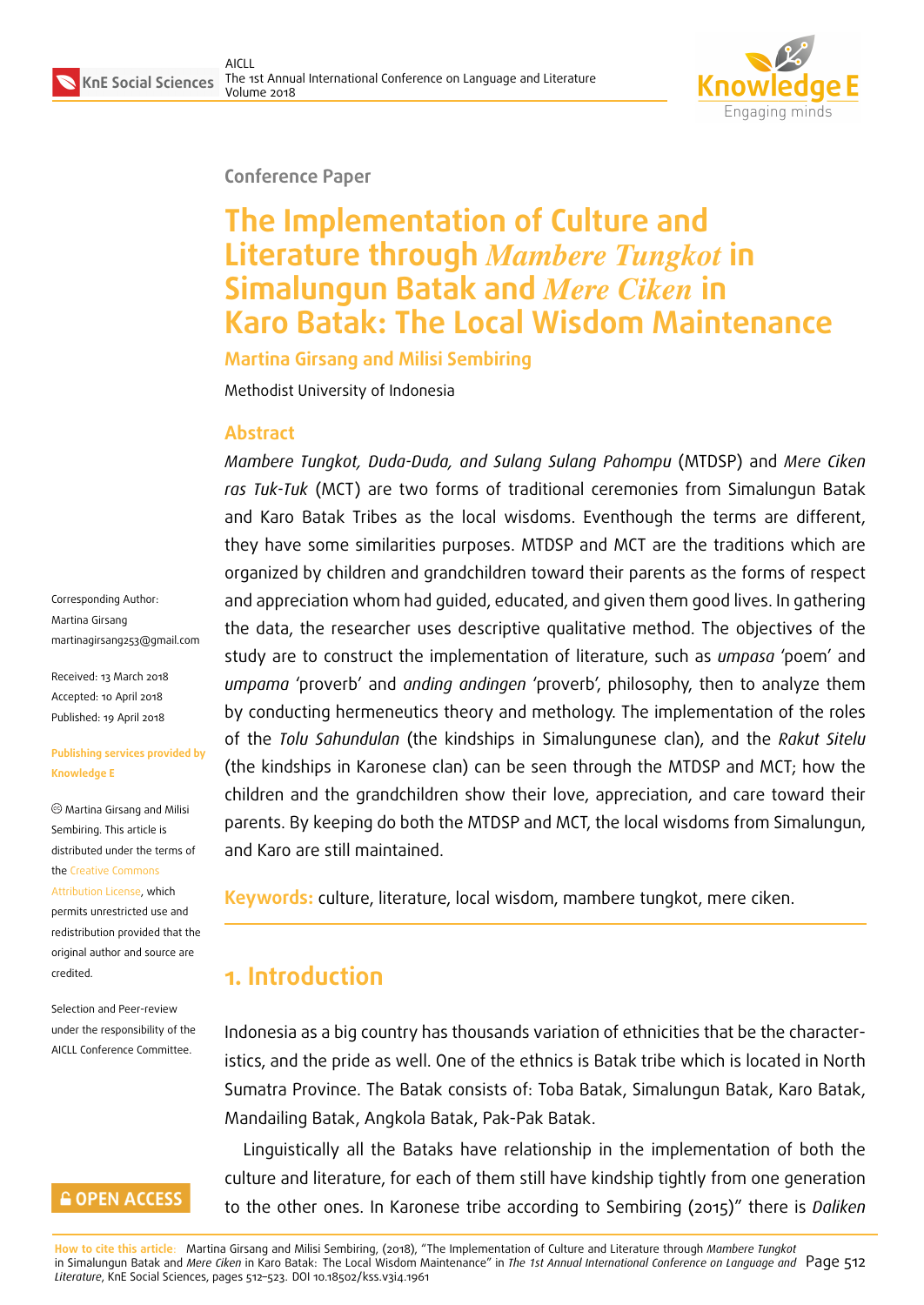

*Sitelu* or *Rakut Sitelu* that consists of *Sembuyak* as the ruler; *Anak Beru* as the server, and *Kalimbubu* who is served". In Simalungunese society there is also the kindships tight that is called *Tolu Sahundulan* which consists of *Sanina* as the ruler, *Anak Boru* as the server, and *Tondong* be served. They have one organic system that can not be aparted one to another. The three systems of the society based on the *sombah martondong* means respect to the uncle, *elek marboru* means be patience to the inlaw, manat *marsanina* means keep guarding the brotherhood. Girsang (2005). Through the traditional events, it can be seen the cultural systemic bond that indicates the position of the kindships.

*Mambere Tungkot, Duda-Duda, and Sulang-Sulang Pahompu (MTDSP)* from Batak Simalungunese, and *Mere Ciken ras Tuk-Tuk (MCT*) from Batak Karonese are two forms of traditional ceremonies. Terminology MTDSP and MCT are different, and both of the societies are influenced by the territorial area, but, basically, they have some similarities in the implementing the culture and the literature. The ceremonies are organized by children and grand children as the forms of their respect and appreciation toward their parents who had borned, cared, loved and struggled them into a good living.

In Simalungunese tribe the forms of the respect, and the appreciation can be seen by giving a *tungkot* 'a stick' to their father,giving a *duda-duda* 'a mixer for betel leaf' to their mother; dressing their father with a set of new shirt n suit, *gotong* 'a kind of hat'; dressing their mother with a set of *kebaya* and *bulang* 'a kind of hat for a woman'; serving their parents with a special food such as *dayok na binatur* 'a cock is cut then is cooked so that is compiled on a *pinggan pasu* 'a kind of plate that is special used for the *dayok na binatur*. Sumbayak (2001: 46-55); In Karonese tribe the forms of the respect and appreciation are similar, such as the *ciken* 'stick' is given by the children toward their father, in this case it is represented by the first son, and *tuk-tuk* 'a mixer for betel leaf' is given to their mother by the daughter inlaw. Both the parents are dressed with a set of new dress,such as: *bulang bulang beka buluh* 'a kind of hat', *baju gunting cina* 'a set of coats' for the father; Then the children give some materials to their mother, such as: *Uis batu jala or kelam-kelam* 'is formed be a hat', *uis nipes* 'a kind of shawl', *gonje* 'a set of women's clothing', then all of them have lunch together. (Sitepu, 1995: 69-71)

In implementing the culture and the literature through the *MTDSP* and the MCT indeed there must be needed communication as the tool of conveying the messages of the traditions. As Kreidler (2002: 176) said that communication is an act, a series of elements with purpose and intention.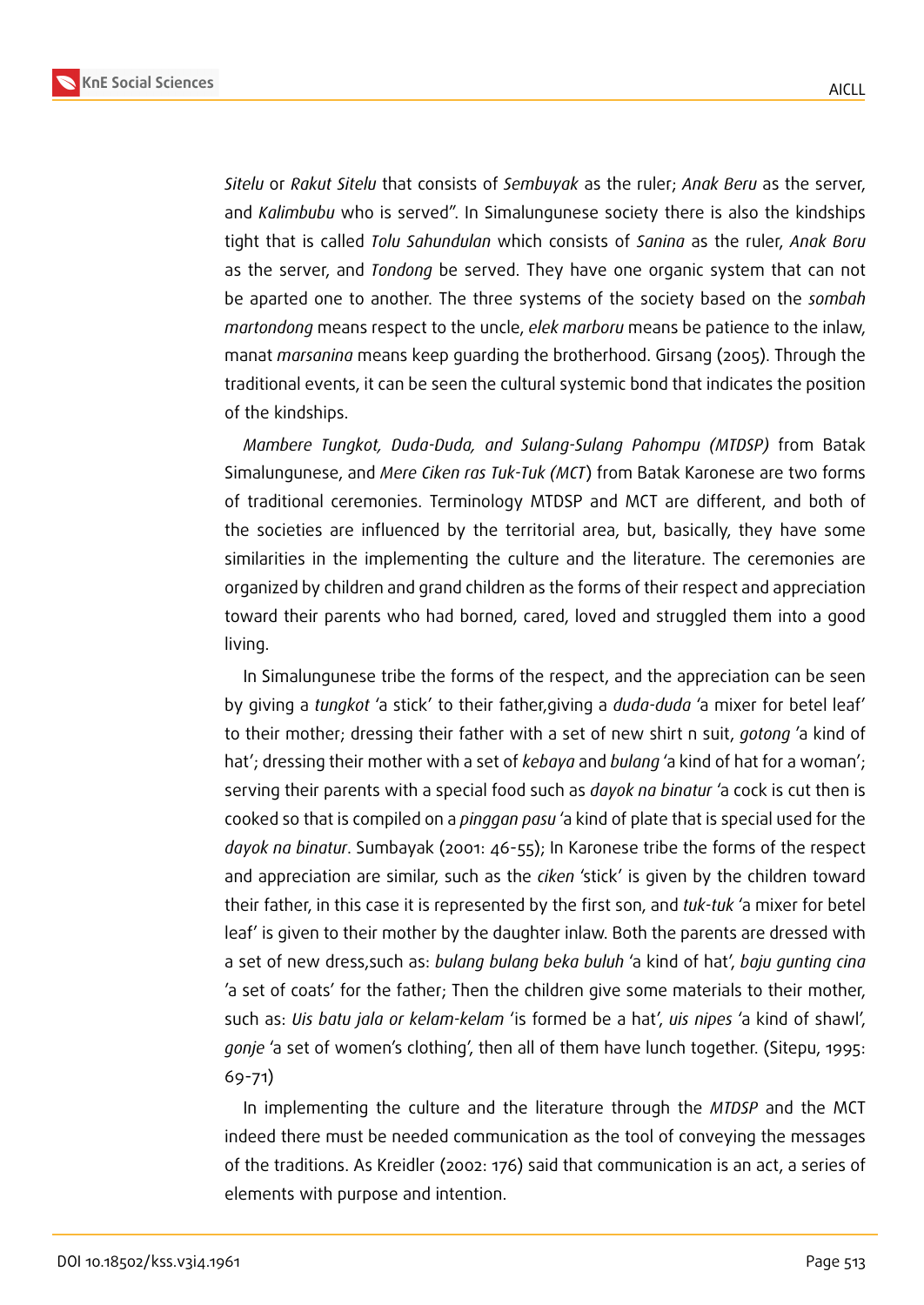

Based on the above idea, in these studies it needs someone who runs the chronology of the ceremonies well, such as: a good parsahap 'a speaker' in Simalungunese, and *anak beru jabu pengerana in* Karonese who guide all the kindships'role to act and to talk by implementing the culture and the literature elements such as *umpasa* 'poetry' and *umpama* 'proverb'; *anding andingen* 'proverb' or symbols. Through the implementations, the messages of the traditions are delivered to all the kindships and visitors.

This research used a qualitative one since the data will be ordinarily expressed in qualitative terms, for the data analysis will not be employed in hypothetical test. In conducting the scientific research, the systemic steps of collecting the data were carried out by interviewing, library, and internets.

In constructing and in analyzing the data in these studies, the writer uses the Hermeneutics as both the theory and the methodology for according to Eagleton (1983: 71-72), it describes the process, and the running of understanding the biblical texs, wisdom literature, and philosophical texts.

## **2. Literature Review**

There are some *Mambere Tungkot Pakon Duda Duda* and *Mereken Ciken ras Tuk-Tuk* researchs done by people, but among them, the writer finds no single research about the Implementation of Culture and Literature Through *Mambere Tungkot, Duda-Duda* and *Sulang-Sulang Pahompu* in Batak Simalungunese and *Mere Ciken ras Tuk Tuk* in Batak Karonese: Local Wisdom Maintenance, but the followings:

• Girsang, Chris. Nilai *Mambere Tungkot Pakon Duda Duda* Suku Batak Simalungun Ditinjau dari Teori Konfigurasi Nilai Nilai Kebudayaan 'The Value of *Mambere Tungkot Pakon Duda Duda* in Batak Simalungun Tribe based on the Culture Value Configurative Theory'

It analyzes the value of the Simalungunese tribe traditional that still exist from one generation to the present time as the form of respect, and appreciation toward parents.

• Digilib.unimed.ac.id. Tradisi *Mambere Tungkot dan Duda Duda* Pada Etnis Simalungun Di Pematang Raya Kecamatan Raya Kabupaten Simalungun' *Mambere Tungkot dan Duda Duda* Traditional in Simalungun Tribe in Pematang Raya Sub District Raya Simalungun Regency.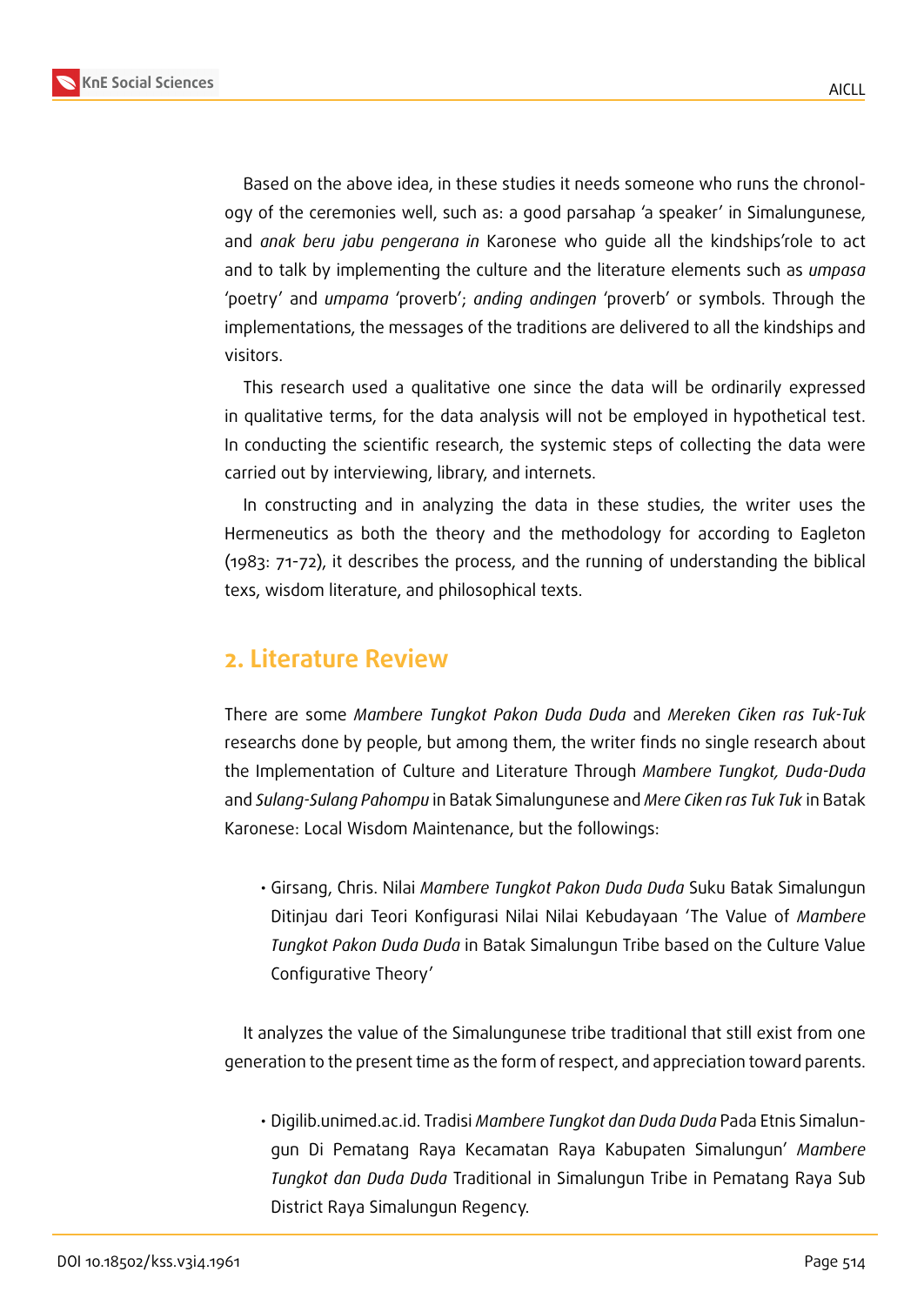

It analyzes the tradition of the Simalungunese society to respect parents who have been mature and it through the tradition people can see the kindships role.

• ttarigan.blogspot.com. *Mereken Ciken ras Tuk-Tuk*' Giving a Stick and a Mixer'

It analyzes the tradition in karonese tribe as the form of respect done by children toward their parents.

### **2.1. Definition of literature**

There are some definitions about literature, such as according Eagleton (1986: 2) 'Literature transforms and intensifies ordinary language, deviates systematically from everyday speech'.

Literature consists of three genres, such as: prose, poetry, and drama. In this study, the writer takes the written and oral literature through poetry *as* the form of implementation. In the poetry, it can be found some symbols or the figurative language. Wiiliam Wordsworth said that poetry is the spontaneous overflow of powerful feelings.

Based on the definitions above, the writer relates the poetry with the *umpasa and umpama* in Simalungunese, and the *anding-andingen* in Karonese.

#### **2.2. Umpasa**

According Tarigan (1880) *Umpasa adalah puisi rakyat yang dipergunakan dalam masyarakat Simalungun dalam berbagai kegiatan kebudayaan, seperti pernikahan, kematian, dan acara adat* lainnya' Umpasa is the folk poem that is used in the Simalungunese tribe through many kinds of traditions, such as wedding party, funeral, and others traditional activities'

#### **2.3. Umpama**

*Umpama* is different with umpasa. Umpama is a proverb that contains the general truth' picture, or normally is called as the philosophy of life. Sigotom (2017)

### **2.4. Anding-andingen**

*Anding-andingen* is a proverb in Karonese tribe that describes someone to the picture of a thing.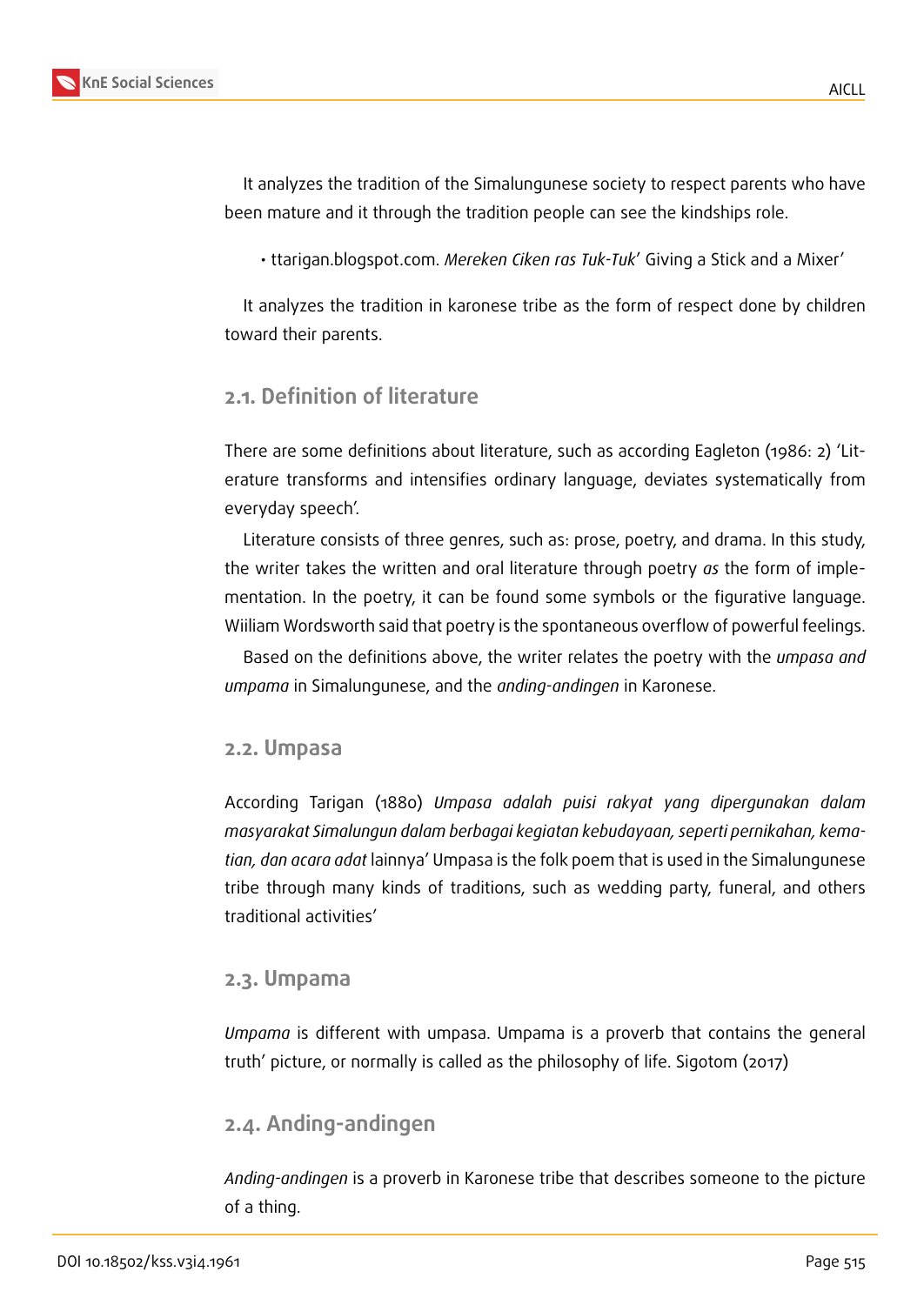

## **2.5. Definition of Hermeneutics**

According to Rafiek, M (2010: 3-4) "Hermeneutics is a theory about an understanding of text interpretation. It compiles the exegesis by interpreting a particular text or about the analyzing process of a content, and a hiding meaning, such as symbol. mythos in a society or a litrary work"; According to Heidegger (in Eagleton (1983: 71-72), Hermeneutics describes the process, and the running of understanding the biblical texs, wisdom literature, and philosophical texts.

## **3. Research Method**

The research in this study used the qualitative since the data will ordinarily expressed in qualitative terms. Besides, this is because the analysis will not be hypothetical test. The objectives explanative are the suitably fixed design of this research. The decision of determining of sort of this research design is highly dependent on the nature of the research, that are, to objectively construct, descript and analyze by the interpreting the Implementation of Literature through *Mambere Tungkot, Duda-Duda, and Sulang-Sulang Pahompu (MTDSP)* from Batak Simalungunese, and *Mere Ciken ras Tuk-Tuk (MCT*) from Batak Karonese: Local Wisdom Maintenance by using the Hermeneutics theory and method.

### **3.1. The subject of the studies**

The subjects of the studies are *parsahap* 'speaker' in Simalungunese, and *pengerana* 'speaker' in Karonese (who have chosen by the children) in categorized as the data in this research. Data are defined as the raw materials collected by the researchers from the world they are studying; they are the particular that form the basis of the the analysis (Bogdan, Biklen 1992: 106). The data will get from the context,the communication or the conversation of the kinships role each in the tradition. Then the data will be recorded in order that the communication or the conversation can be analysed further.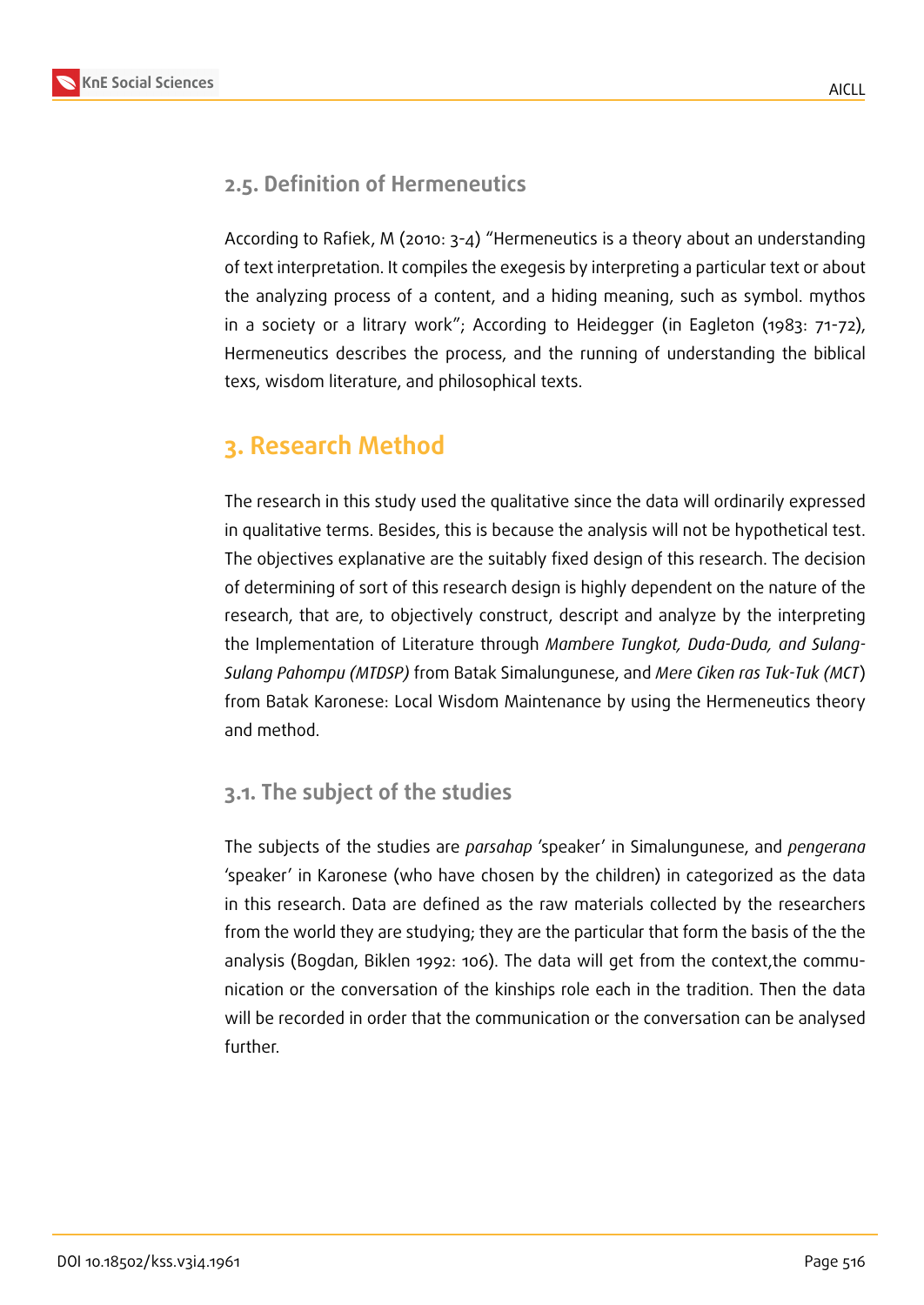

## **4. Discussion**

**4.1. Mambere tungkot duda duda and Sulang Sulang Pahompu (MTDSP) in Simalungunese**

The MTDSP is a traditional ceremony in Batak Simalungun tribe that organized by children, and grandchildren as the form of their respect and appreciation toward their parents. The ceremony is held when the parents are old, and the childrend had got married all. Normally, the childrend held the MTDSP when they have good living for the MTDSP needs lot of money to spare.

A. There are some materials to prepare for the MTDSP, such as:

- 1. a set of cloth for the father (suit suits and shirt, tie, *gotong* 'a kind of hat', *hatirongga* 'a kind of ulos', *suri-suri* 'a kind of shawl', and a tungkot 'a stick'.
- 2. A set ofclothing for the mother (akebaya, bulang 'a kind of hat for a woman', *hati rongga* 'a kind of ulos', *suri suri* 'a kind of shawl'*, bajut* and *duda duda* 'a media to place battle leaves and a mixer for the battle leaf'.
- 3. a mattress for the parents to sit in*, tobu sigerger* with the root, leaf, and flower 'red cane', *rondang ni omei* 'the grain of rice'.
- 4. *Namalum* 'lard', *nitak siang-siang* 'cake made of rice flour', banana, boiled egg.
- 5. *Dayok binatur* 'a cook chicken compiled on a plate', and *dengke sayur* 'one cook fish on a plate'.
- 6. Some coins, some foods for lunch
- B. Preperation of the implementation
	- 1. Core family deliberations
	- 2. Socialization of the MTDSP and the meaning
	- 3. Discussing about how much will be the invitation
- C. The cernomy will be held in the morning (it is the symbol of spirit)

### **4.2. Mereken Ciken ras Tuk-Tuk (MCT) in Karonese**

The MCT is held by children and grand children toward their parents as the form of their respect and appreciation. Almost similar with MTDSP in Simalungunese tribe, in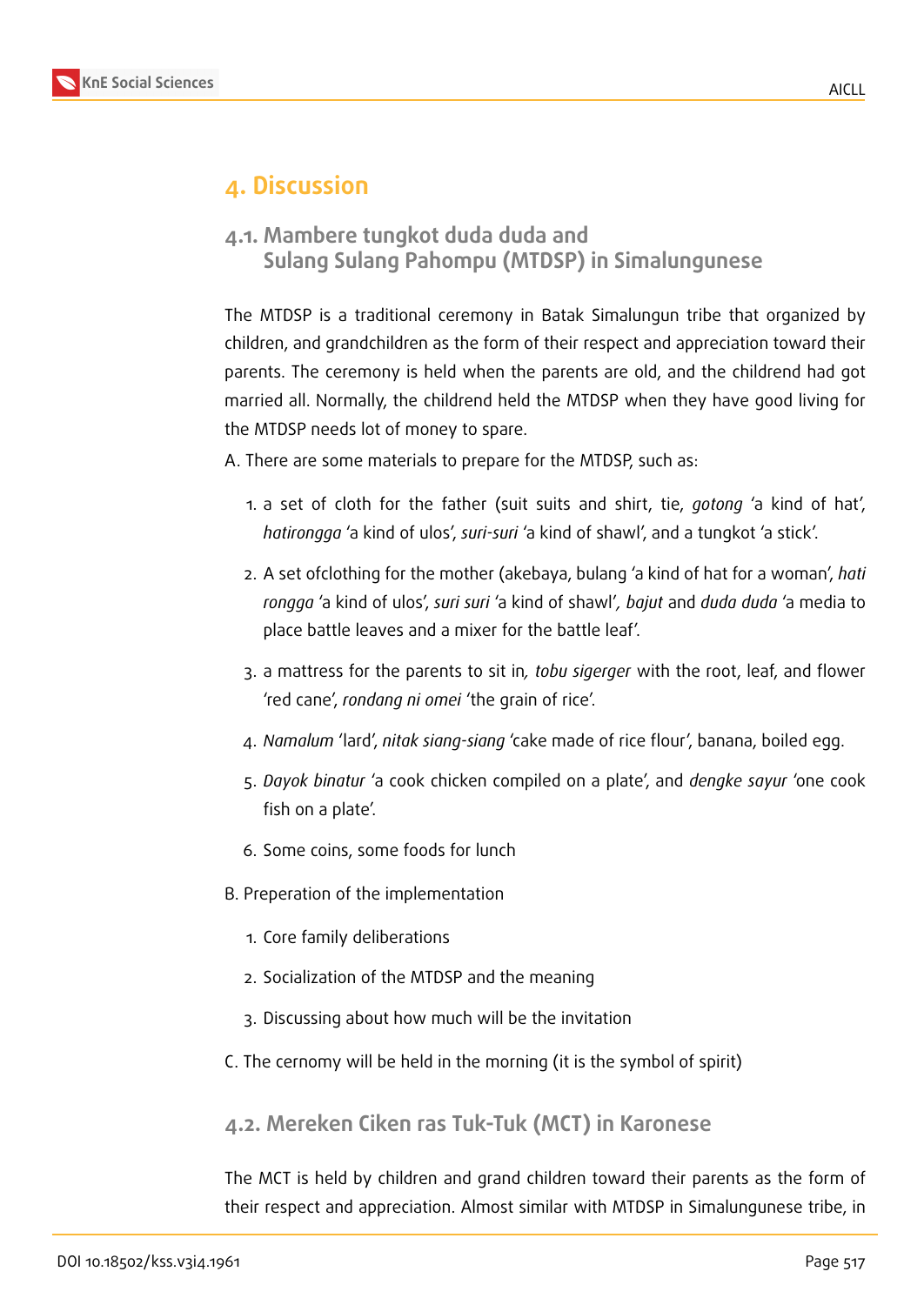Karonese tribe the ceremony is held when the parents are old, and the childrend had got married all. Normally, the childrend held the MCT when they have good living for the it needs lot of money to spare.

A. There are some materials to prepare for the MCT, such as:

- 1. Ingan kundul orang tua em amak cur 'seating mat for the parents'.
- 2. *Ciken* 'a stick' for the father, *Tuk Tuk* 'a mixer for the battle leaf'
- 3. Dressing the father with a *bulang beka buluh* 'a kind of hat for a man', *baju gunting cina,* normally it consists of suit and shirt, tie, *Uis langge langge, uis pementing, Cengkuk cengkuk, uis batu jala*
- 4. Dressing the mother with tudung *batu jala* or *kelam kelam* 'a kind of hat made of uis', *uis nipes* 'a kind of shawl', *gonjena sambat-sambat* 'the skirt', kebaya'shirt'.
- 5. Eatng lunch
- B. Preperation of the implementation
	- 1. Core family deliberations
	- 2. Socialization of the MCT and the meaning
	- 3. Discussing about how much will be the invitation
- C. The cernomy will be held in the morning (it is the symbol of spirit)

### **4.3. The implementation of culture and literature through MTDSP and MCT**

#### A. MTDSP

- 1. Before starting the tradition, all the kinships, children, grand-children take and give the battle leaves each other for the sake of the tradition ceremony runs well.
- 2. Then, pray to God that He bless the tradition step by step smoothly.
- 3. The grandpa is bathed by a grand son and the grandma is bathed by a grand daughter. Both the grandpa/ma *marpangir utei mungkur* 'are shampooing with lime woter'.

The *untei mungkur '*the lime'is the symbol of throwing all the bad thinking and send away the demonic power. In this session the grand children convey many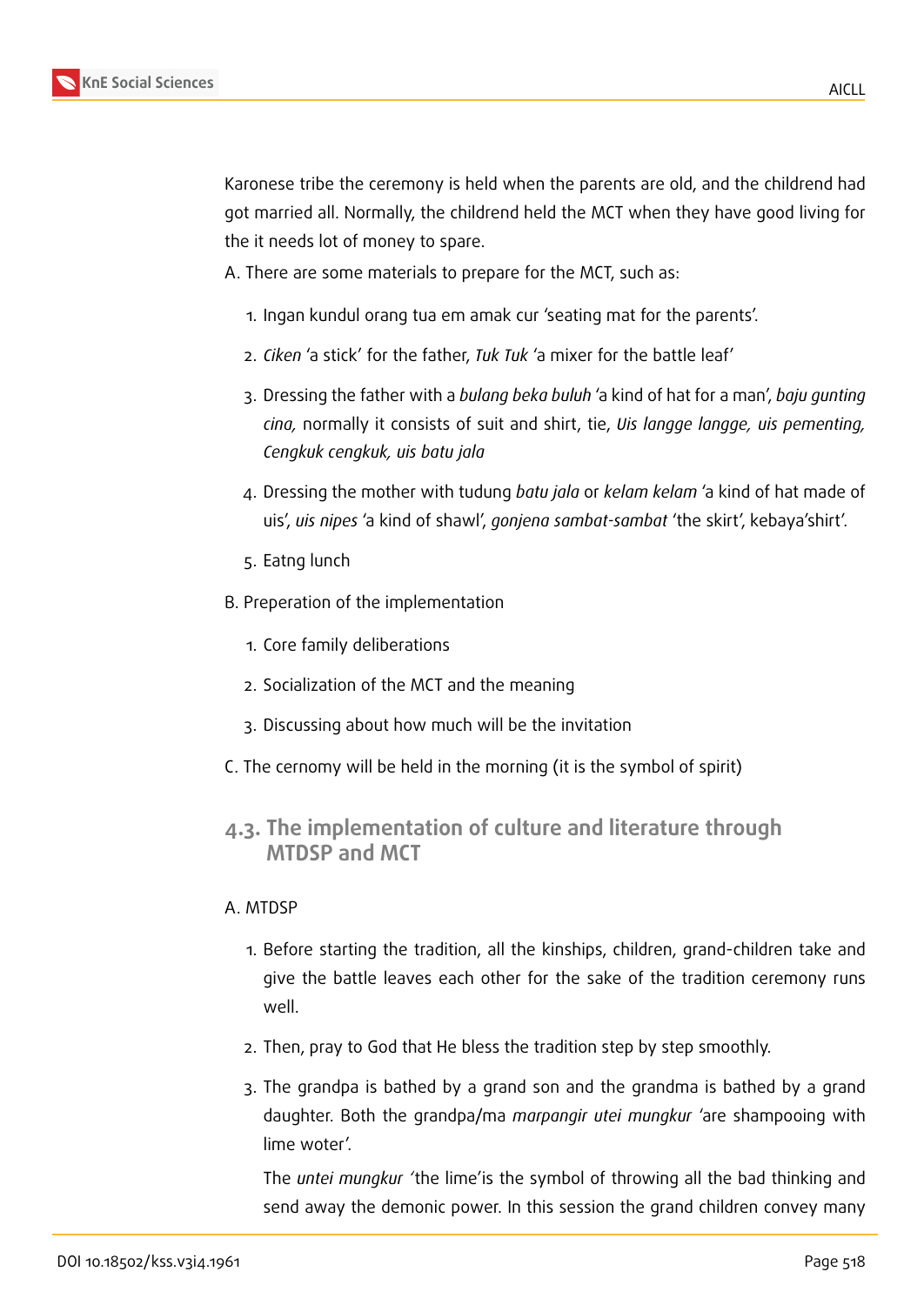pray and wish that the grandpa/ma want to firm and calm their heart and mind, and thank them who have borned, educated, cared, and love their father or mother.

- 4. The grand pa/ma are dressed with the prepared dresses the previous time, then sitated them on the pallet.
- 5. The grand son and grand daughter and children give na *malum* 'lard' toward the grand pa/ma by saying their wish that the grandpa/ma are always be healthy and happy.In addition, they ask for the grand pa/ma to forgive them all if they made mistakes at the previous time.They also ask for the grandpa/ma blessing them,so that they will get a better life for their future.

The *umpasa* 'poem': Gonrangni Simalungun 'The Simalungunese drum'

*Tortorni haro-haro* 'the dance is haro-haro' *Lagu selayang pandang* 'the song is selayang pandang' *Sai daohma hu lobeian on namalungun'* hope the sadness will go away' *Sonai ge uhur na mambahen uhur haru*'the suffering goes either' *Sai jorgitma ganup pamatang* 'be good and safe'

From the *umpasa '*poem' above it can be seen that the two verses have good rhyme, aaaaa; the first two lines are the hang or the couplet, the third and the fourth lines are the cores of the poem; there are good message about hope to strengthen the people.

6. After giving the *na malum* toward the parents, the children and the grandchildren give *dayok binatur*.

The *dayok binatur* is a symbol of regularity, discipline, faithful, responsible, brave, and clean. Thatswhy the children and the grandchildren ask for the grand pa/ma keep bringing them in the prayer, so they can take the philosophy life of the *dayok binatur*. In this case it can be seen the using of *umpama '*proverb'. After accepting the *dayok binatur* the grand pa/ma will say the following proverb: *sai lambin taratur ma goluh nima hu lobeian ni ari on, lambin ringgasni marhorja, songon partaraturni dayok na binatur on* 'you have to work harder, and your life is better and more organized forward like the life of the rooster'.

7. Giving the duda*-duda* 'the battle leaf's mixer) to the grand ma.

In this session, all the grand childrend mix the battle leaves, then give it to the grandma to eat, and she will bless them all who have make her easier to eat. It shows the care and the love of the grand children toward the grandma.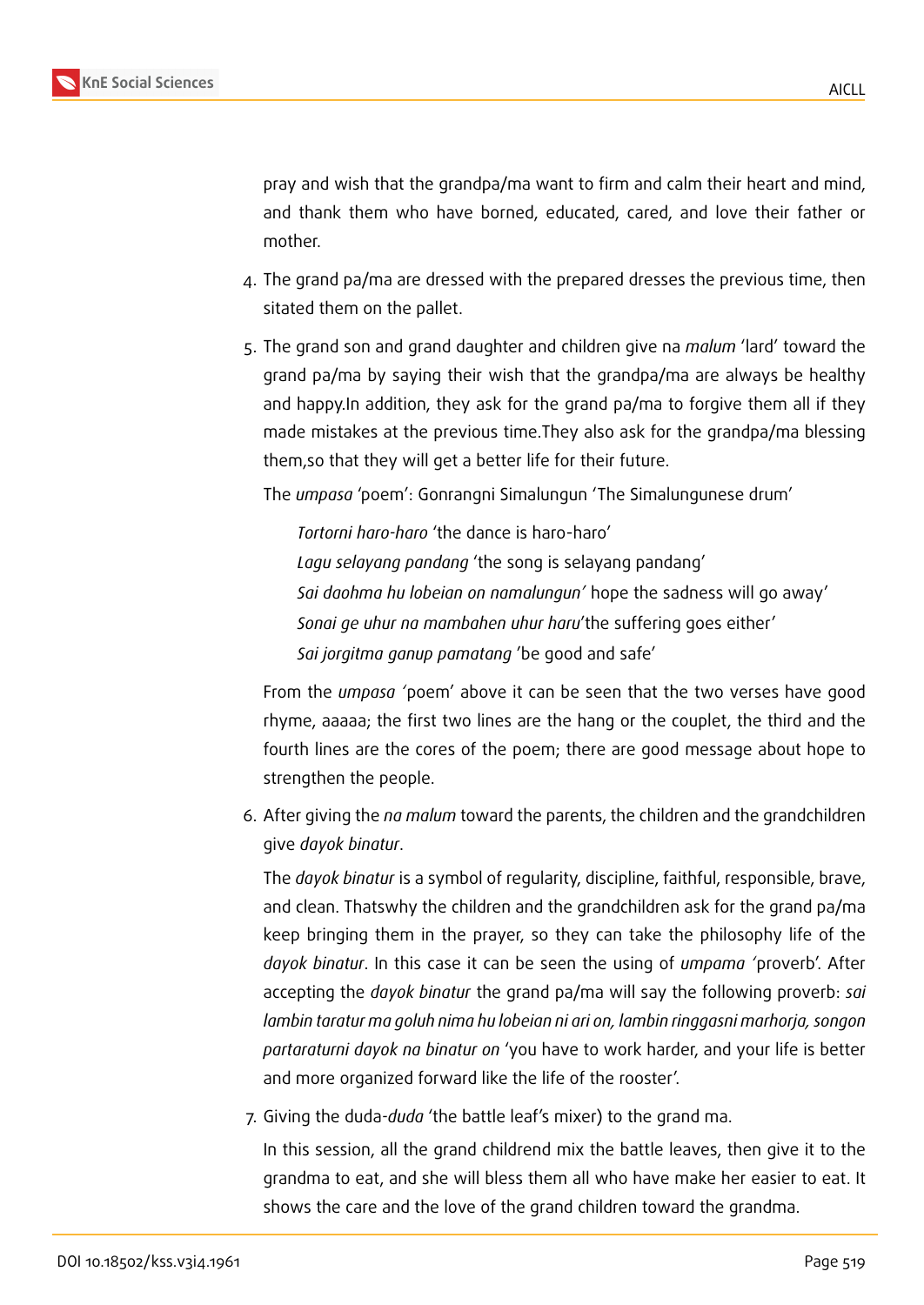

8. Giving *Tungkot*'stick' to the grand pa.

The stick is the symbol of a guide. Though the people trust that main guide is God by His words. In this session the stick is represented by a red cane. The children give it to the father by conveying some proverbs, such as:" father, we give this red cane for you as a stick. We wish our life is as sweet as this sugar, so we share the blessing to other people".

After that the grand children give the real stick to the grand pa and ask for him to sit down again.

9. The grandpa/ma sow the rice, coins, and peaces of the red cane.

In this session the grand pa/ma sow the rice, coins, and pieces of red cane to show the result of their pray in their live. Beside that, the grand pa/ma give *ulos* to each of their children, though the *ulos* are prepared by the children. The grand pa/ma also advice the children, and the grand children to respect all the kinships, friends and other people like this:

*Buat sada kedondong* 'take a kedondong'

*Etek pe tong matobu* 'though it is small but sweet'

*Anggo kedonnong luna* 'if kedondong luna'

*Dabuh do anggo udan*'will fall at the rain'

*Hormat ma bani tondong*'respect to the *tondong* 'one of the kinship, s role'

*Elek homa marboru* 'be patient to the *boru*'the inlaw'

*Anju bani sanina* 'discuss always with *sanina* 'brother'

*Se siat bani humpulan* 'so that you will be accepted by the people'

The other one:

*Lak lakni Tamba Tua, hoppa mambuat kuah* 'the skin of Tamba Tua, carrying the sauce'

*Pasangap orang tua, tong tong dapotan tuah* 'respect your parents, you will always get blessing'.

From the first above *umpasa* it can be seen the using of provers, the symbols, and the rhymes are aaaa; the first, second, third, and fourth lines are the couplet of the poeb, the fifth, sixth, seventh, and eighth are the cores of the poem. It can be seen the philosophy message of the umpasa that the the grand pa/ma convey advice how to involve in the society.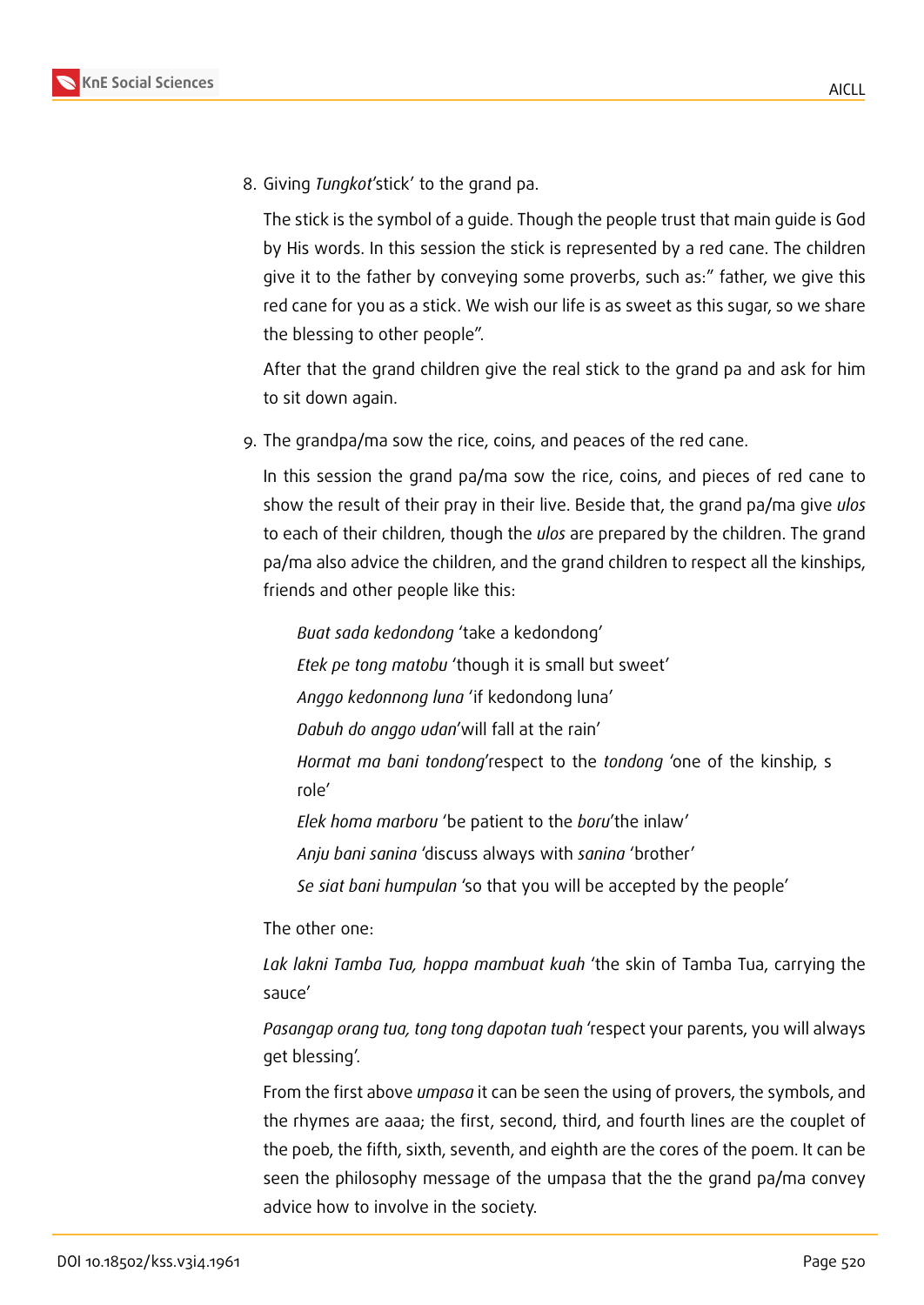#### B. MCT in Karonese

In this tradition there is no poem or poetry implementation, but proverb only which is called *anding-andingen*. It can be seen by the following steps in the tradition:

- 1. The parents to be to sit on a mat that is spread before, then all the children, grand children come to them bringing *kampil* 'the media for the battle leaves', bringing *tudung* 'the hat for the grand ma', bringing *bulang* 'hat for the grand pa', bringing *ose* 'cloths for the grand pa and grand ma'.
- 2. The eldest daughter inlaw makes a speech by saying: *Ibas nangkih nangkih matawari enda pulung kami kerina permendu ras anakndu o bibi, nina bengkila. Isembahken kami menda belo cawir maka cawirlah kam duana, entah ija gia sekali kurangna pembahanan kami, mindo ngenda anak ras permendu maka ola tama sangkut ukurndu, Meriahlah ukurndu ngalo ngalokerehen kami kerina sebab kamilah kerina tuah ras kebayakendu.* 'In this sun rises time, we are all your children and daughter inlaw come to you to bring the battle leaves, so you bless us all that getting a more beautiful life. We also ask for your forgiveness if we made wrongs for we are all your welth 'Through this speech it can be seen the using of proverbs, such as *Ibas nangkih nangkih matawari'* this sun rises', *belo cawir"*fresh betel leaf'. Both the proverbs are the symbols of hope for the rising of the children's good healty, and good life.
- 3. Acara *ngampeken tudung ras bulang* 'the ceremony of putting the hat on the father and mother's heads'

The *bulang* is put on the father's head done by his eldest son, and the *tudung* 'hat' put on the mother's head done by the eldest daughter inlaw. Then the son makes a speech as following:

*I tampeken kami menda bulang ras tudung ku takalndu bapa ras nande gelah tampelah kini tuah, kini sangap, kini bayak man kami kerina anakndu, man kalimbubu, man kerina anak beru, cawir kam metua, ola sakit sakit* 'we put these bulang and tudung on your heads both father and mother, so that we will get blessing, wealth, pride for us all your children, all the kinships. Be good and safe father and mother'.

Through the son's speech, it can be seen the using of proverbs by many symbols, such as *bulang ras tudung'* hat for the father and mother'. Both the *bulang ras tudung* are always put on the head (the toppest part of the body).

4. *Mere ciken ras Tuk Tuk* 'giving a stick and a battle leaves mixer'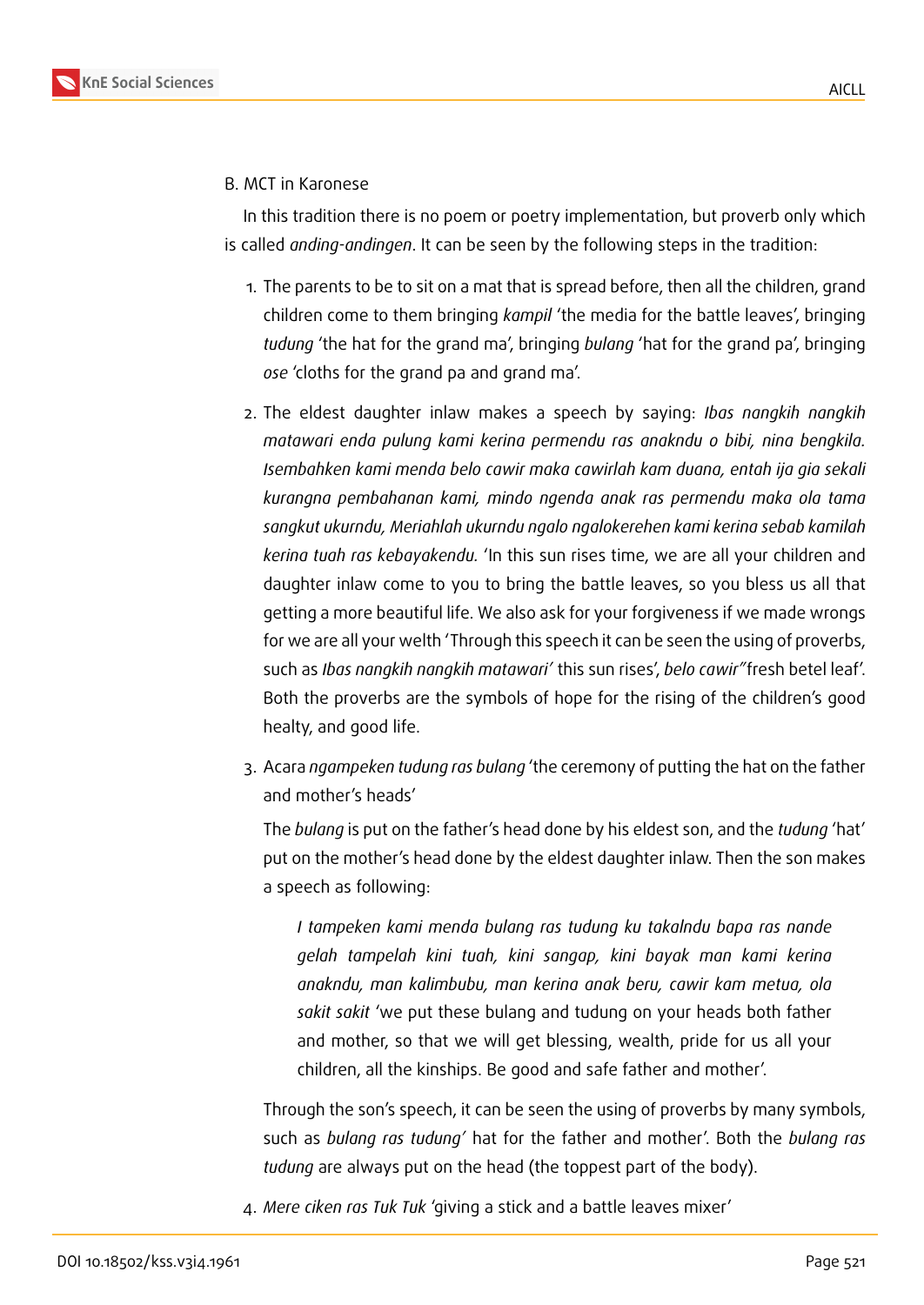

In this session the eldest son gives the stick to his father, and the eldest daughter inlaw gives the mixer to her mother inlaw as the forms respect and appreciation. Then the son makes a speech, as follows:

*Ibas wari simehuli, I adepan kerina kalimbubu, senina ras kalimbubu, ersura sura menda kami nande ras bapa, erkiteken daging ibabandu nggo metua, ate kami ibereken kami tuk tuk ras ciken bandu, eme ciken pegegeh kulandu gelah kam megegeh cawir metua. Ciken enda iban gelarna ciken pangguh maka meteguhlah pertendindu, enteguh pertendin kami bagepe karina sangkep ngeluh. Ciken enda ciken entebu, maka entebulah kerina pergeluhenta, pendapatenta. Enda ka tuk tuk nande gelah ula mesera kam erbelo, kami pe kerina ula mesera pergeluhen kami* 'In this beautiful momen we are your children wish to give a stick to you our father, and battle leaves miver to you our mother. In front of all our kinships we gave these for you both as the form of our respect and appreciation. Both of you are old enough, so please have these stick and mixer, and bless us to have more pride, wealth, and good healthy'.

### **4.4. The contributions of the MTDSP and MCT towards the people and the local wisdom**

Through the implementation of the cultere and literature that have been discussed above, there are some contributions of the MTDSP and MCT toward the people and the local wisdom, such as:

- 1. Both the traditions send moral lessons toward people how to respect and to appreciate parents who have stuggled for their children till they got better lives.
- 2. Both the traditions educated people how to work together in preparing and celebrating an event.
- 3. Both the traditions introduced people the raw materials of the traditions
- 4. Both the traditions add the local wisdoms in our country, Indonesia, as the wealth and the pride that need to be maintained.

## **5. Conclusion**

After describing, constructing, and analyzing the Implementation of the culture and the literature through the MTDSP and MCT: local wisdom maintenance, the writer